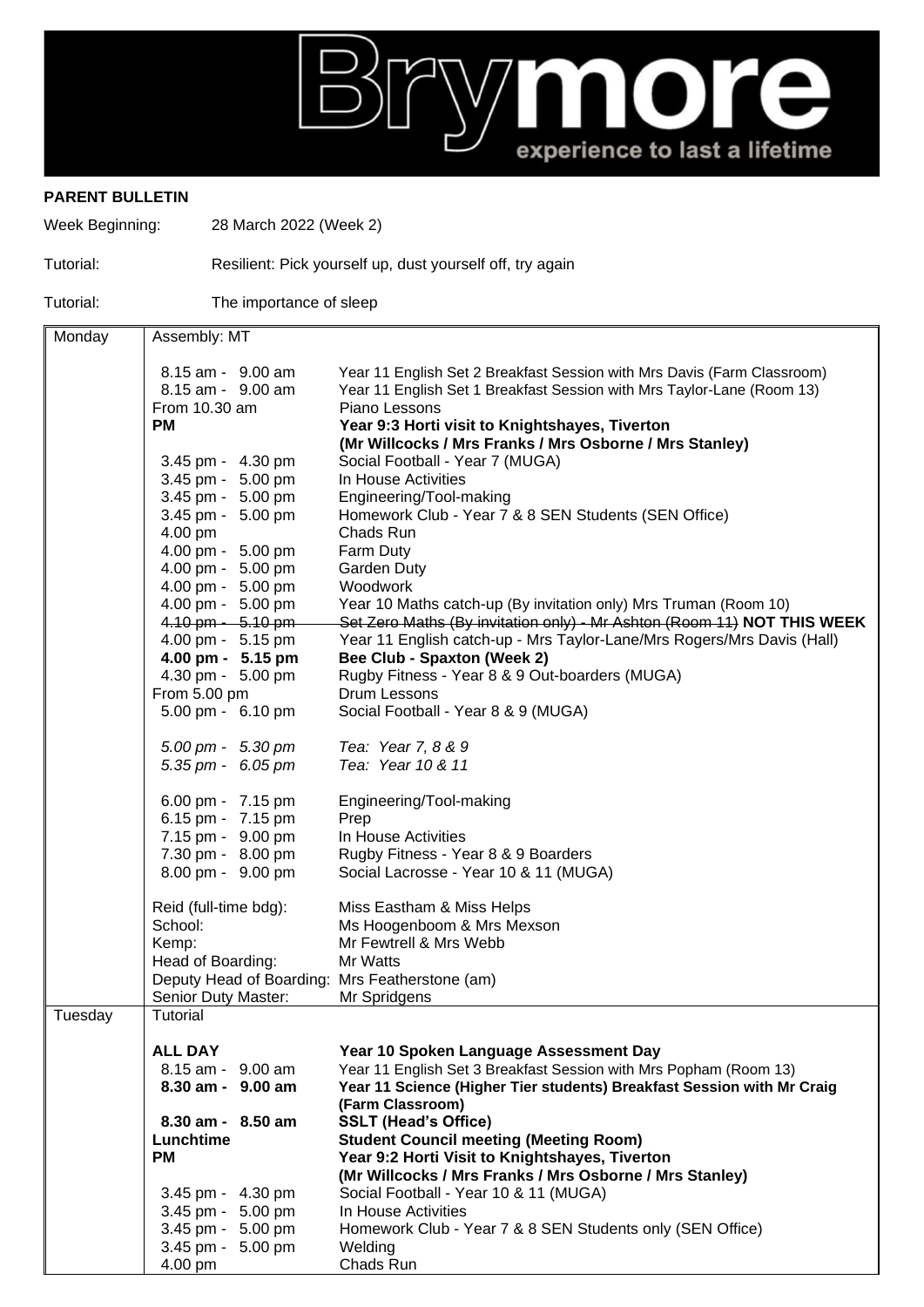|           | 4.00 pm - 5.00 pm                         | Rugby Practice - Year 9                                             |
|-----------|-------------------------------------------|---------------------------------------------------------------------|
|           | 4.00 pm - 5.00 pm                         | Farm Duty                                                           |
|           | 4.00 pm - 5.00 pm                         | Garden Duty                                                         |
|           |                                           |                                                                     |
|           | 4.30 pm - 5.00 pm                         | Rugby Fitness - Year 10 & 11 Out-boarders (MUGA)                    |
|           | 5.00 pm - 6.10 pm                         | Social Football - Year 7 (MUGA)                                     |
|           |                                           |                                                                     |
|           | 5.00 pm - 5.30 pm                         | Tea: Year 7, 8 & 9                                                  |
|           |                                           | Tea: Year 10 & 11                                                   |
|           | 5.35 pm - 6.05 pm                         |                                                                     |
|           |                                           |                                                                     |
|           | 6.00 pm - 7.15 pm                         | Welding                                                             |
|           | 6.15 pm - 7.15 pm                         | Prep                                                                |
|           | 7.15 pm - 9.00 pm                         | In House Activities                                                 |
|           | 7.30 pm - 8.00 pm                         | Rugby Fitness - Year 10 & 11 Boarders                               |
|           |                                           |                                                                     |
|           | 8.00 pm - 9.00 pm                         | Social Football - Year 8 & 9 (MUGA)                                 |
|           |                                           |                                                                     |
|           | Reid (full-time bdg):                     | Miss Moore & Miss Helps                                             |
|           | School:                                   | Ms Hoogenboom & Mrs Mexson                                          |
|           |                                           |                                                                     |
|           | Kemp:                                     | Mr Fewtrell & Mrs Webb                                              |
|           | Pastoral Manager:                         | Miss Moore                                                          |
|           | Head of Boarding:                         | Mr Watts (Day)                                                      |
|           | Deputy Head of Boarding: Mrs Featherstone |                                                                     |
|           | Senior Duty Master:                       | Mr Spridgens                                                        |
|           |                                           |                                                                     |
| Wednesday | Assembly: VCD                             |                                                                     |
|           |                                           |                                                                     |
|           | 8.15 am - 9.00 am                         | Year 11 English Set 1 Breakfast Session with Mrs Taylor-Lane        |
|           |                                           | (Farm Classroom)                                                    |
|           | 8.15 am - 9.00 am                         | Year 11 English Set 3 Breakfast Session with Mrs Popham (Room 13)   |
|           |                                           |                                                                     |
|           | 9.00 am - 1.15 pm                         | Year 11 Art Mock Exam                                               |
|           | <b>PM</b>                                 | Accelerated Reader Reward Trip for Years 7, 8 & 9 @ Hollywood Bowl, |
|           |                                           | Taunton (Rev Briggs / Mrs McFall / Mrs Popham / Miss Webber)        |
|           | 3.45 pm - 4.30 pm                         | Social Football - Year 8 & 9 (MUGA)                                 |
|           | 3.45 pm - 5.00 pm                         | In House Activities                                                 |
|           |                                           |                                                                     |
|           | 3.45 pm - 5.00 pm                         | Homework Club - Year 9 & 10 SEN Students (SEN Office)               |
|           | 4.00 pm                                   | Chads Run                                                           |
|           | 4.00 pm - 5.00 pm                         | DT session for Year 11 to complete their major project coursework   |
|           |                                           | Practical                                                           |
|           |                                           |                                                                     |
|           | 4.00 pm - 5.00 pm                         | Geography Year 11 catch-up (Room 8)                                 |
|           | 4.00 pm - 5.00 pm                         | Year 11 Grade 7, 8 & 9 Students and A Level prep                    |
|           |                                           | (By invitation only) - Mrs Truman (Room 10)                         |
|           | 4.00 pm - 5.00 pm                         | Farm Duty                                                           |
|           | 4.00 pm - 5.00 pm                         | Garden Duty                                                         |
|           |                                           |                                                                     |
|           | 4.00 pm - 5.00 pm                         | Rugby Practise - Year 7 & 8                                         |
|           | 4.00 pm - 5.30 pm                         | Blacksmithing                                                       |
|           | 4.30 pm - 5.00 pm                         | Social Football - Year 7 (MUGA)                                     |
|           | From 5.00 pm                              | <b>Guitar Lessons</b>                                               |
|           | 5.00 pm - 5.30 pm                         | Social Football - Year 10 & 11 (MUGA)                               |
|           |                                           |                                                                     |
|           |                                           |                                                                     |
|           | $5.00 \text{ pm} - 5.30 \text{ pm}$       | Tea: Year 7, 8 & 9                                                  |
|           | 5.35 pm - $6.05$ pm                       | Tea: Year 10 & 11                                                   |
|           |                                           |                                                                     |
|           | 6.00 pm - 7.30 pm                         | Blacksmithing                                                       |
|           |                                           |                                                                     |
|           | 6.15 pm - 7.15 pm                         | Prep                                                                |
|           | 7.00 pm KO                                | Year 11 Rugby @ North Petherton Rugby Club @ NPRC                   |
|           | 7.15 pm - 9.00 pm                         | In House Activities                                                 |
|           | 7.30 pm - 9.00 pm                         | Blacksmithing                                                       |
|           |                                           |                                                                     |
|           |                                           |                                                                     |
|           | Reid (full-time bdg):                     | Mrs Featherstone & Miss Helps                                       |
|           | School:                                   | Ms Hoogenboom & Mrs Mexson                                          |
|           | Kemp:                                     | Mr Fewtrell & Mrs Webb                                              |
|           | Pastoral Manager:                         | Miss Moore                                                          |
|           |                                           | Mr Watts                                                            |
|           | Head of Boarding:                         |                                                                     |
|           | Deputy Head of Boarding: Mrs Featherstone |                                                                     |
|           | Senior Duty Master:                       | Mr Spridgens                                                        |
| Thursday  | Tutorial                                  |                                                                     |
|           |                                           |                                                                     |
|           | <b>ALL DAY</b>                            | <b>Year 11Art Mock Exam</b>                                         |
|           |                                           |                                                                     |
|           | AM                                        | Year 9:3 (rearranged) Horti visit @ Walled Gardens & Greenhouses,   |
|           |                                           | Cannington (Mr Willcocks / Mrs Franks / Mrs Osborne)                |
|           | 3.45 pm - 5.00 pm                         | In House Activities                                                 |
|           | 3.45 pm - 5.00 pm                         | Homework Club - Year 9 & 10 SEN Students (SEN Office)               |